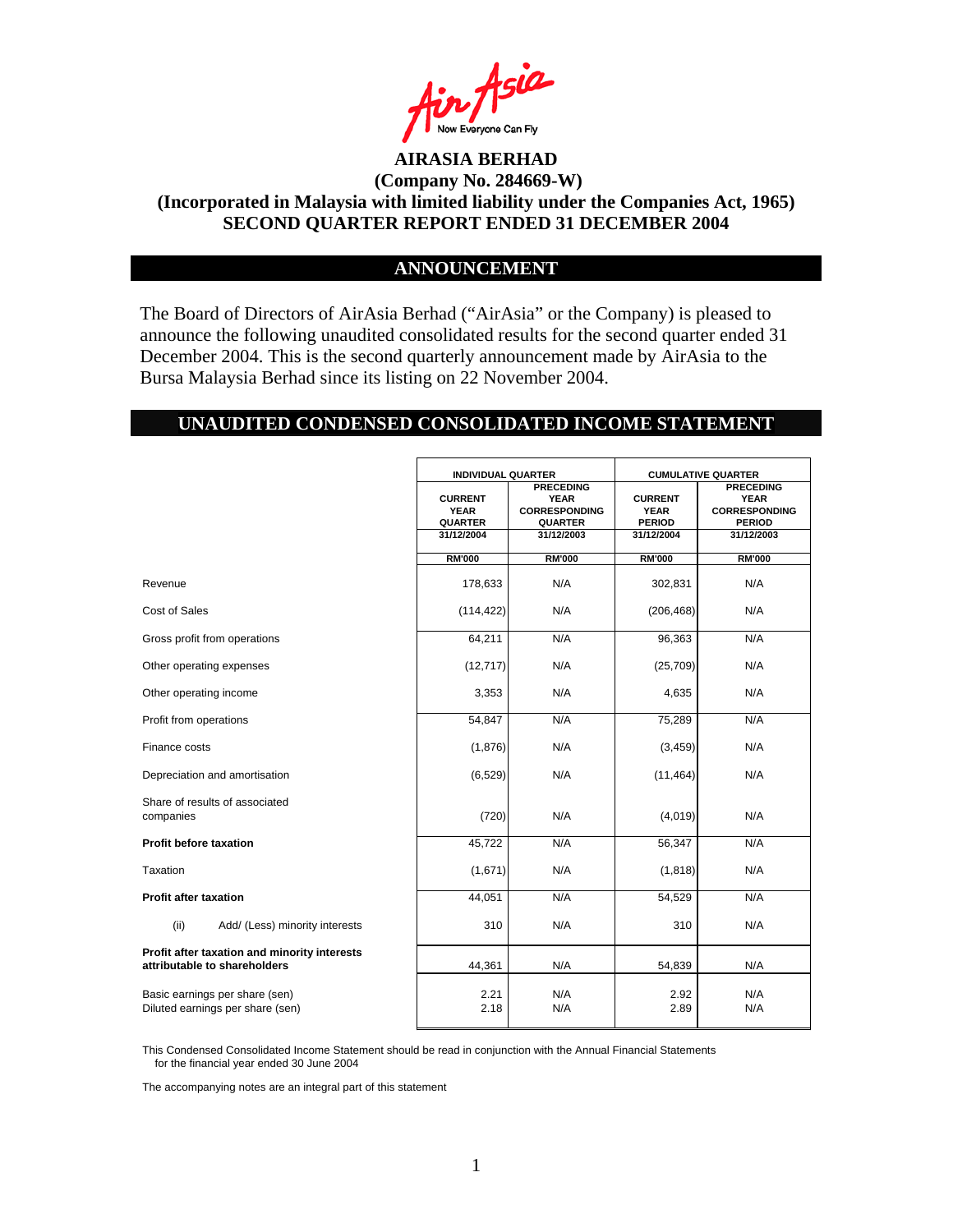in Asia

#### **CONDENSED CONSOLIDATED BALANCE SHEET AS AT 31 DECEMBER 2004**

|                                       | <b>UNAUDITED</b>    | <b>AUDITED</b>         |
|---------------------------------------|---------------------|------------------------|
|                                       | <b>AS AT END OF</b> | <b>AS AT PRECEDING</b> |
|                                       | <b>CURRENT</b>      | <b>FINANCIAL</b>       |
|                                       | <b>QUARTER</b>      | <b>YEAR END</b>        |
|                                       | 31/12/2004          | 30/06/2004             |
|                                       | <b>RM'000</b>       | <b>RM'000</b>          |
| <b>NON CURRENT ASSETS</b>             |                     |                        |
| Property, plant & equipment           | 192,041             | 158,456                |
| Investment in an associated company   | 6,736               | 86                     |
|                                       |                     |                        |
| Other investments                     | 96                  | 108                    |
| Goodwill                              | 7,334               |                        |
| Deferred expenditure                  | 14,238              | 4,369                  |
|                                       | 220,445             | 163,019                |
| <b>CURRENT ASSETS</b>                 |                     |                        |
| Deferred share issue expenses         |                     | 2.741                  |
| Inventories (at cost)                 | 4,130               | 3,947                  |
| Trade and other receivables           | 184,852             | 113,947                |
| Amount owing by an associated company | 33,164              | 202                    |
| Deposits, bank and cash balances      | 677,056             | 66,147                 |
|                                       | 899,202             | 186,984                |
| <b>CURRENT LIABILITIES</b>            |                     |                        |
| Trade and other payables              | 120,856             | 102,146                |
| Amount owing to an associated company | 384                 | 202                    |
| Hire purchase payables                | 110                 | 128                    |
| Borrowings (secured)                  | 47,728              | 47,728                 |
| <b>Current tax liabilities</b>        | 1,159               | 439                    |
|                                       | 170,237             | 150,643                |
|                                       |                     |                        |
| <b>NET CURRENT ASSETS</b>             | 728,965             | 36,341                 |
|                                       |                     |                        |
| <b>NON CURRENT LIABILITIES</b>        |                     |                        |
| Deferred tax liabilities              | 2,113               | 1,113                  |
| Hire purchase payables                | 125                 | 239                    |
| Borrowings (secured)                  | 47,728              | 47,728                 |
|                                       | 49,966              | 49.080                 |
|                                       |                     |                        |
|                                       | 899,444             | 150,280                |
| <b>CAPITAL AND RESERVES</b>           |                     |                        |
|                                       |                     |                        |
| Share capital                         | 233,503             | 175,127                |
| Share premium                         | 701,743             | 65,959                 |
| <b>Accumulated losses</b>             | (35, 967)           | (90, 806)              |
| Shareholders' funds                   | 899,279             | 150,280                |
| Minority interest                     | 165                 |                        |
|                                       | 899,444             | 150,280                |
|                                       |                     |                        |
| *NET TANGIBLE ASSETS PER SHARE (RM)   | 0.38                | 0.86                   |

\*Net tangible assets per share calculation for the quarter under review included the effect of share split of one existing ordinary share of RM1.00 each in the Company into 10 new ordinary shares of RM0.10 each

This Condensed Consolidated Balance Sheet should be read in conjunction with the Annual Financial Statements for the financial year ended 30 June 2004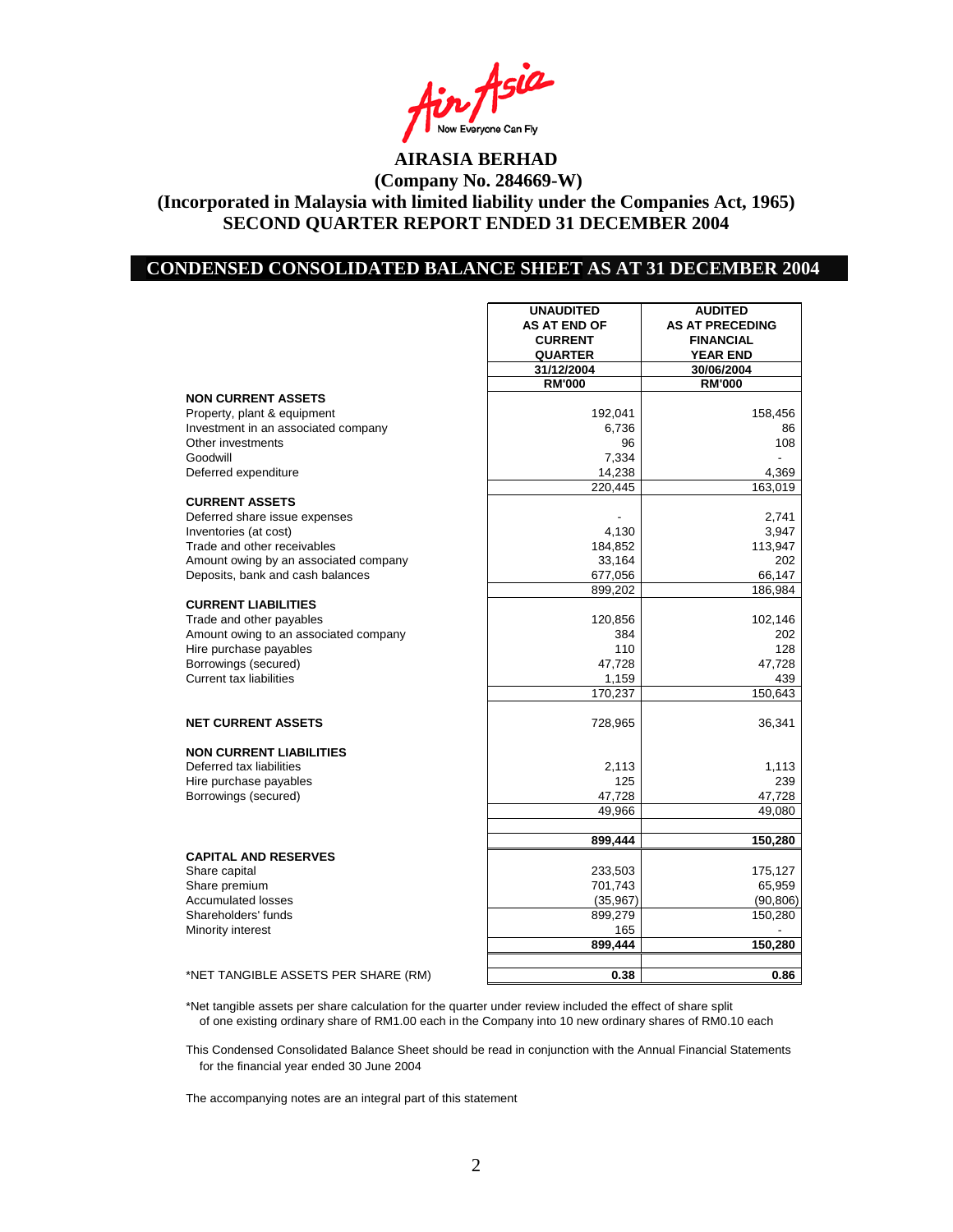Air Asia

### **UNAUDITED CONDENSED CONSOLIDATED CASH FLOW SATETMENTS**

|                                                                                                            | <b>CURRENT</b><br><b>FINANCIAL PERIOD</b> | <b>PRECEDING</b><br><b>FINANCIAL PERIOD</b> |
|------------------------------------------------------------------------------------------------------------|-------------------------------------------|---------------------------------------------|
|                                                                                                            | 31/12/2004                                | 31/12/2003                                  |
|                                                                                                            | <b>RM'000</b>                             | <b>RM'000</b>                               |
| <b>CASH FLOWS FROM OPERATING ACTIVITIES</b>                                                                |                                           |                                             |
| Profit from operations before taxation                                                                     | 56,347                                    | N/A                                         |
| Adjustments:                                                                                               |                                           |                                             |
| Interest expense<br>Depreciation of property, plant and equipment<br>Interest income                       | 3,459<br>11,464<br>(3, 118)               | N/A<br>N/A<br>N/A                           |
| Changes in operating assets and liabilities                                                                | 68,152                                    |                                             |
| Increase in inventories<br>Increase in trade and other receivables<br>Increase in trade and other payables | (183)<br>(79, 198)<br>17,911              | N/A<br>N/A<br>N/A                           |
| Cash generated from operations                                                                             | 6,682                                     |                                             |
| Interest paid                                                                                              | (3, 459)                                  | N/A                                         |
| Interest received                                                                                          | 3,118                                     | N/A                                         |
| Tax paid                                                                                                   | (98)                                      | N/A                                         |
| Net cash from operating activities                                                                         | 6,243                                     | ä,                                          |
| <b>CASH FLOWS FROM INVESTING ACTIVITIES</b>                                                                |                                           |                                             |
| Purchase of property, plant and equipment                                                                  | (45,049)                                  | N/A                                         |
| Acquisition of subsidiary company                                                                          | (19,988)                                  | N/A                                         |
| Cash & cash equivalent of subsidiary acquired                                                              | 1,044                                     | N/A                                         |
| Net cash used in investing activities                                                                      | (63,993)                                  | ä,                                          |
| <b>CASH FLOWS FROM FINANCING FACILITIES</b>                                                                |                                           |                                             |
| Hire purchase instalments paid                                                                             | (132)                                     | N/A                                         |
| Issuance of shares                                                                                         | 697,351                                   |                                             |
| Advance to associated companies                                                                            | (28, 560)                                 | N/A                                         |
| Net cash from financing activities                                                                         | 668,659                                   |                                             |
| <b>NET INCREASE FOR THE FINANCIAL PERIOD</b>                                                               | 610,909                                   |                                             |
| CASH AND CASH EQUIVALENTS AT BEGINNING OF THE<br><b>FINANCIAL PERIOD</b>                                   | 58,589                                    | N/A                                         |
| CASH AND CASH EQUIVALENTS AT END OF FINANCIAL                                                              |                                           |                                             |
| <b>PERIOD</b>                                                                                              | 669,498                                   | ä,                                          |

This Condensed Consolidated Cash Flow Statement should be read in conjunction with the Annual Financial Statements for the financial year ended 30 June 2004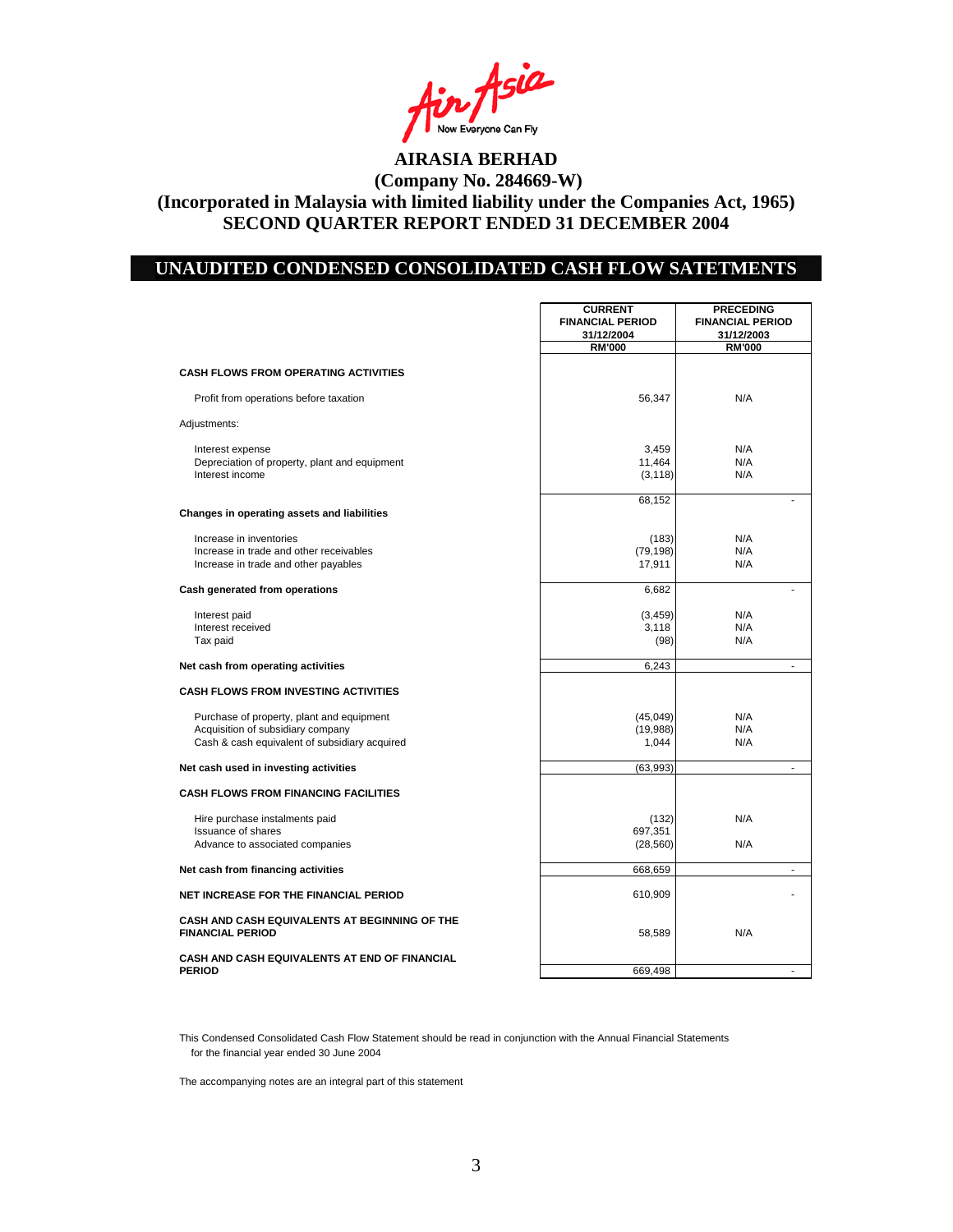

#### **UNAUDITED CONDENSED CONSOLIDATED STATEMENT OF CHANGES IN EQUITY**

|                                       | Issued and fully paid              |                                   |                          |                                   |                                                        |                                        |                               |
|---------------------------------------|------------------------------------|-----------------------------------|--------------------------|-----------------------------------|--------------------------------------------------------|----------------------------------------|-------------------------------|
|                                       | ordinary shares                    |                                   |                          |                                   |                                                        |                                        |                               |
|                                       | of RM0.10 each                     |                                   |                          | Non-distributable                 |                                                        | <b>Distributable</b>                   |                               |
|                                       | <b>Number</b><br>of shares<br>'000 | Nominal<br>value<br><b>RM'000</b> | RCPS*<br><b>RM'000</b>   | Share<br>premium<br><b>RM'000</b> | <b>Share</b><br>application<br>monies<br><b>RM'000</b> | Accumulated<br>losses<br><b>RM'000</b> | <b>TOTAL</b><br><b>RM'000</b> |
| 12 months ended 30/06/04              |                                    |                                   |                          |                                   |                                                        |                                        |                               |
| At 1 July 2003<br>*Conversion of RCPS | 52,070<br>109,216                  | 52,070<br>109,216                 | 109,216<br>(109, 216)    |                                   | 27,617                                                 | (139, 873)                             | 49,030                        |
| <b>Issuance of shares</b>             | 13,841                             | 13,841                            |                          | 65,959                            | (27, 617)                                              |                                        | 52,183                        |
| Net Profit                            |                                    |                                   |                          |                                   |                                                        | 49,067                                 | 49,067                        |
| At 30 June 2004                       | 175,127                            | 175,127                           | $\overline{\phantom{a}}$ | 65,959                            | $\overline{\phantom{a}}$                               | (90, 806)                              | 150,280                       |
| 6 months ended 31/12/04               |                                    |                                   |                          |                                   |                                                        |                                        |                               |
| At 1 July 2004                        | 175,127                            | 175,127                           |                          | 65,959                            |                                                        | (90, 806)                              | 150,280                       |
| **Share split                         | 1,576,143                          |                                   |                          |                                   |                                                        |                                        |                               |
| <b>Issuance of shares</b>             | 583,760                            | 58,376                            |                          | 635,784                           |                                                        |                                        | 694,160                       |
| Net Profit                            |                                    |                                   |                          |                                   |                                                        | 54,839                                 | 54,839                        |
| At 31 December 2004                   | 2,335,030                          | 233,503                           | ٠                        | 701,743                           |                                                        | (35, 967)                              | 899,279                       |

\* Redeemable Cumulative Preference Shares of RM1.00 each \*\* Share split of one existing ordinary share of RM1.00 each in the Company into 10 new ordinary shares of RM0.10 each

This Condensed Consolidated Statement of Changes in Equity should be read in conjunction with the Annual Financial Statements for the financial year ended 30 June 2004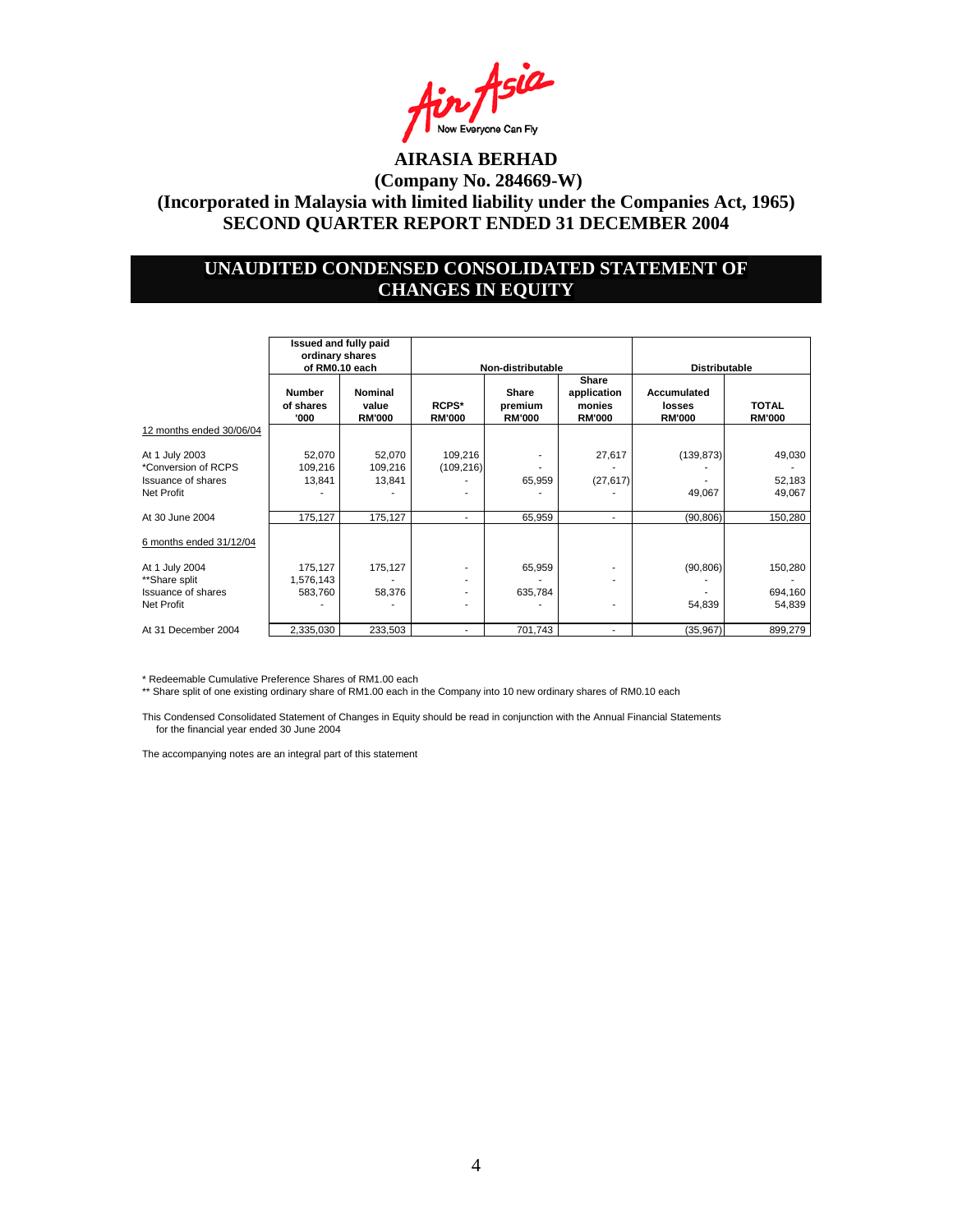

# **KEY OPERATING STATISTICS – 31 DECEMBER 2004**

| <b>In RM'000</b>                       | <b>Previous</b>       | <b>Current</b>        |
|----------------------------------------|-----------------------|-----------------------|
|                                        |                       |                       |
|                                        | Quarter<br>30/09/2004 | Quarter<br>31/12/2004 |
|                                        |                       |                       |
| <b>Operating statistics - Malaysia</b> |                       |                       |
| Passengers carried                     | 984,621               | 1,126,393             |
| RPK (million)                          | 1,017                 | 1,230                 |
| ASK (million)                          | 1,326                 | 1,645                 |
| Average fares (RM)                     | 122                   | 153                   |
| Passenger load factor (%)              | 77%                   | 73%                   |
| Revenue per RPK (sen)                  | 9.37                  | 14.53                 |
| Cost per ASK (sen)                     | 8.29                  | 8.10                  |
| Sectors flown                          | 8,598                 | 10,362                |
| Number of aircraft at                  |                       |                       |
| period/ year end                       | 18.00                 | 19.00                 |
| Average number of aircraft             | 13.85                 | 16.71                 |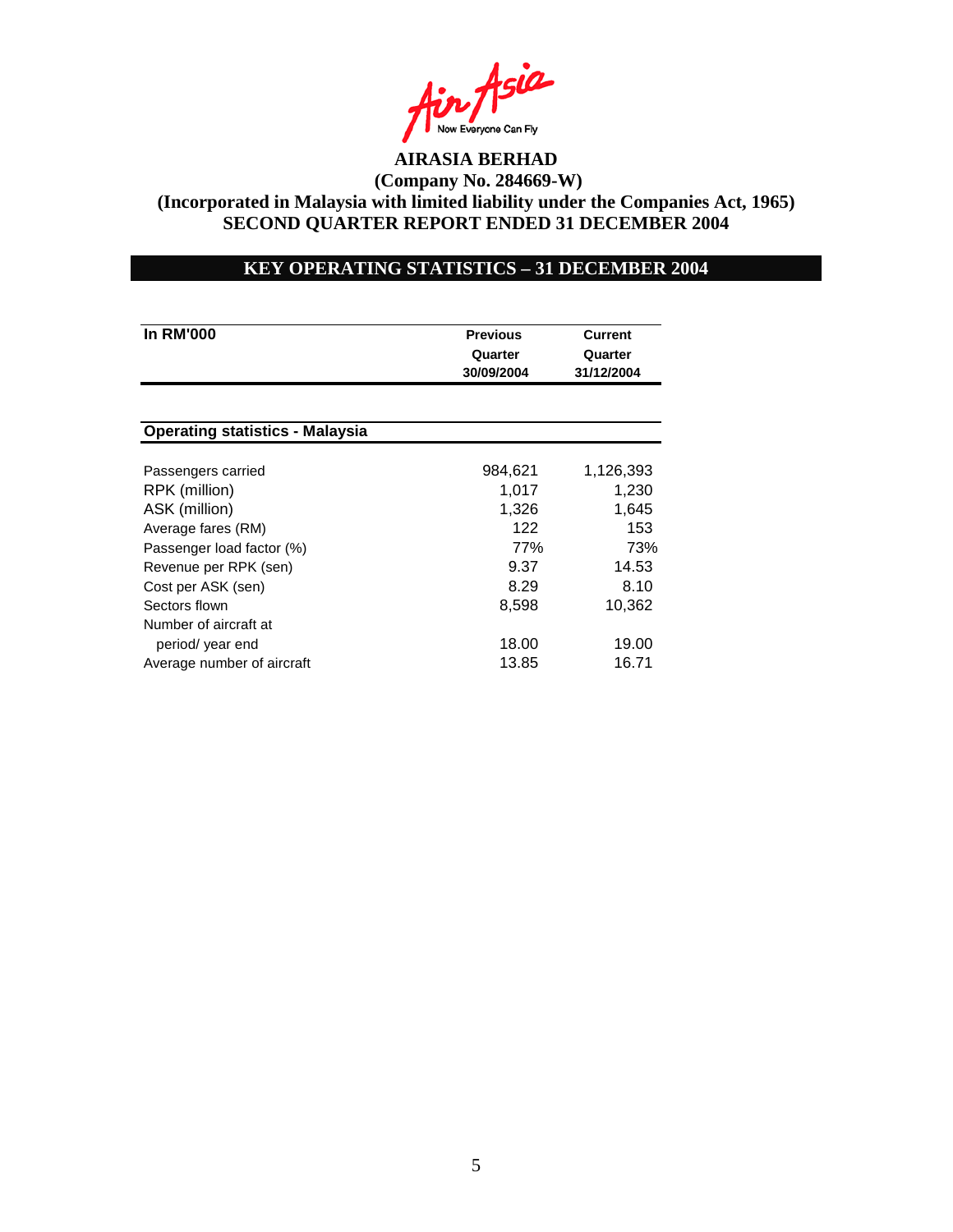

### **UNAUDITED NOTES TO THE ACCOUNTS – 31 DECEMBER 2004**

1. (*A statement that the same accounting policies and methods of computation are followed in the interim financial statements as compared with the most recent annual financial statements or, if those policies or methods have been changed, a description of the nature and effect of the change*)

The interim financial report has been prepared in accordance with the requirements of MASB Standard 26 "Interim Financial Reporting" and Appendix 9B of the Listing Requirements of the Bursa Malaysia Securities Berhad (BMSB). There is no comparative with corresponding quarter in the preceding year as the Group is still within its first year of listing on Bursa Malaysia. The financial statements should be read in conjunction with the Group's most recent audited financial statements for the year ended 30 June 2004.

The accounting policies and methods of computation used in the Group's annual financial statements for the financial year ended 30 June 2004 have been used in the preparation of the interim financial statements.

2. (*Where the audit report of the enterprise's preceding annual financial statements was qualified, disclosure of the qualification and the current status of the matter(s) giving rise to the qualification*)

The audit report of the Group's annual financial statements for the financial year ended 30 June 2004 was not subject to any qualification.

3. (*Explanatory comments about the seasonality or cyclicality of interim operations*)

AirAsia is principally involved in provision of air transportation services and thus, is subject to the seasonal demand for air travel. The quarterly profit for the second quarter is higher than the first quarter mainly due to higher demand of air travel during the months of October to December. This pattern is in line with forecasts and expectations of the Group.

4. (*The nature and amount of items affecting assets, liabilities, equity, net income, or cash flows that is unusual because of their nature, size, or incidence*)

 There were no unusual items affecting assets, liabilities, equity, net income or cash flows for the quarter and financial year-to-date.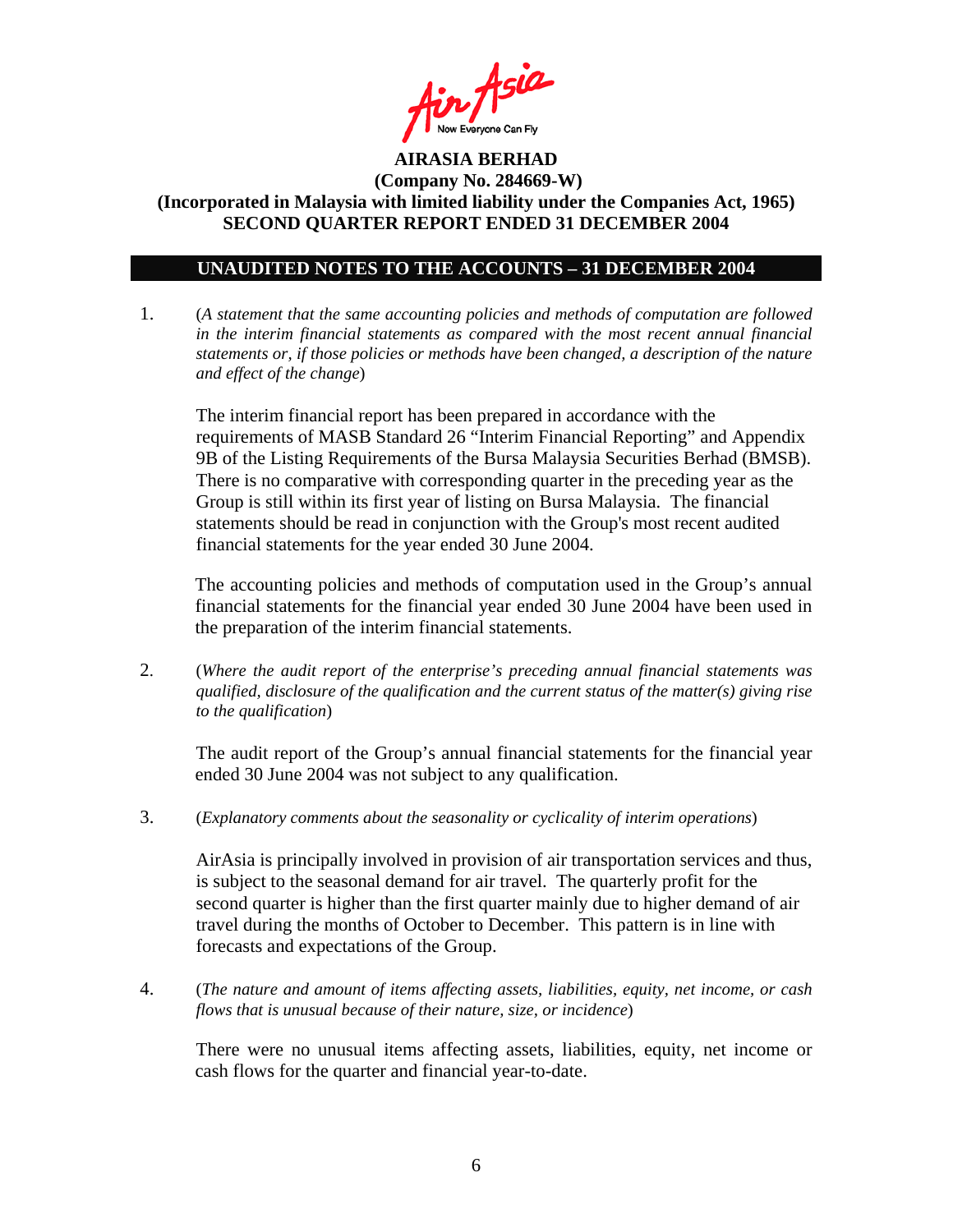

### **UNAUDITED NOTES TO THE ACCOUNTS – 31 DECEMBER 2004**

5. (*The nature and amount of changes in estimates of amounts reported in prior interim periods of the current financial year or changes in estimates of amounts reported in prior financial years, if those changes have a material effect in the current interim period*)

There have been no changes in the basis of estimates provided in respect of the financial period under review.

6. (*Issuance, cancellations, repurchases, resale and repayments of debt and equity securities*)

| <b>DATE OF</b> | <b>REASON</b>    | <b>NUMBER OF</b> | <b>PAR</b>    | <b>CONSIDERATION</b> |
|----------------|------------------|------------------|---------------|----------------------|
| <b>ISSUE</b>   | <b>FOR ISSUE</b> | <b>SHARES</b>    | <b>VALUE</b>  | <b>RECEIVED</b>      |
|                |                  | 600              |               | <b>RM'000</b>        |
| 06.10.2004     | Share split**    | 1,576,143        | <b>RM0.10</b> |                      |
| 22.11.2004     | Issuance of      | 583,760          | <b>RM0.10</b> | 717,450              |
|                | ordinary         |                  |               |                      |
|                | shares           |                  |               |                      |
|                | pursuant to      |                  |               |                      |
|                | the Initial      |                  |               |                      |
|                | Public           |                  |               |                      |
|                | Offering         |                  |               |                      |

*\*\*Share split of one existing ordinary share of RM1.00 each in the Company into 10 new ordinary shares of RM0.10 each* 

Other than as disclosed above, there were no issuance and repayment of debt and equity securities, share buy-backs, share cancellation or shares held as treasury shares and resale of treasury shares for the financial period under review.

7. (*Dividends paid (aggregate or per share) separately for ordinary shares and other shares*)

There were no dividends paid during the quarter under review.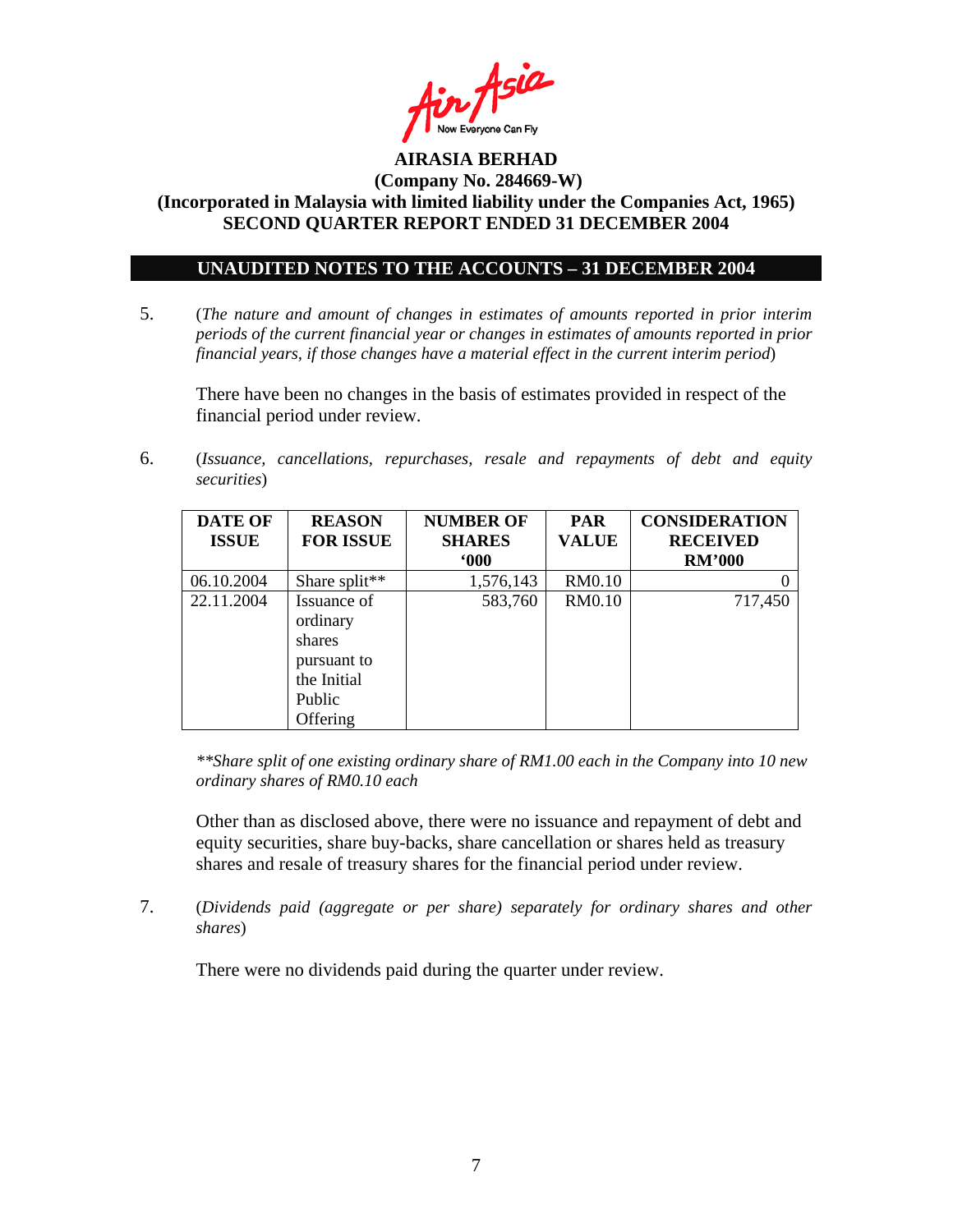

### **UNAUDITED NOTES TO THE ACCOUNTS – 31 DECEMBER 2004**

8. (*Segment revenue and segment result for business segments or geographical segments, whichever is the enterprise's primary basis of segment reporting [disclosure of segment data is required in an enterprise's interim financial report only if MASB 22, Segment Reporting, requires that enterprise to disclose segment data in its annual financial statements]*)

Segmental information is not presented as there are no business segments other than the provision of air transportation services. The financial results for the quarter under review have included our operations in Thailand, via our associated company Thai AirAsia Co. Ltd. However, the financial results from our operations in Thailand are insignificant as compared to the operations of the Group. The Group's operations are conducted predominantly in Malaysia.

9. (*Where valuations of property, plant and equipment have been brought forward, without amendment from the previous annual financial statements, a statement to that effect should be given*)

 There was no revaluation of aircraft, property and equipment for the quarter ended 31 December 2004.

10. (*Material events subsequent to the end of the interim period that have not been reflected in the financial statements for the interim period*)

There were no material events subsequent to the end of the quarter that have not been reflected in the financial statements for the quarter.

11. (*The effect of changes in the composition of the enterprise during the interim period, including business combinations, acquisition or disposal of subsidiaries and long-term investments, restructuring, and discontinuing operations*)

There were no changes in the composition of the Group, including business combinations, acquisition or disposal of subsidiaries and long term investments, restructuring and discontinuing operations during the quarter.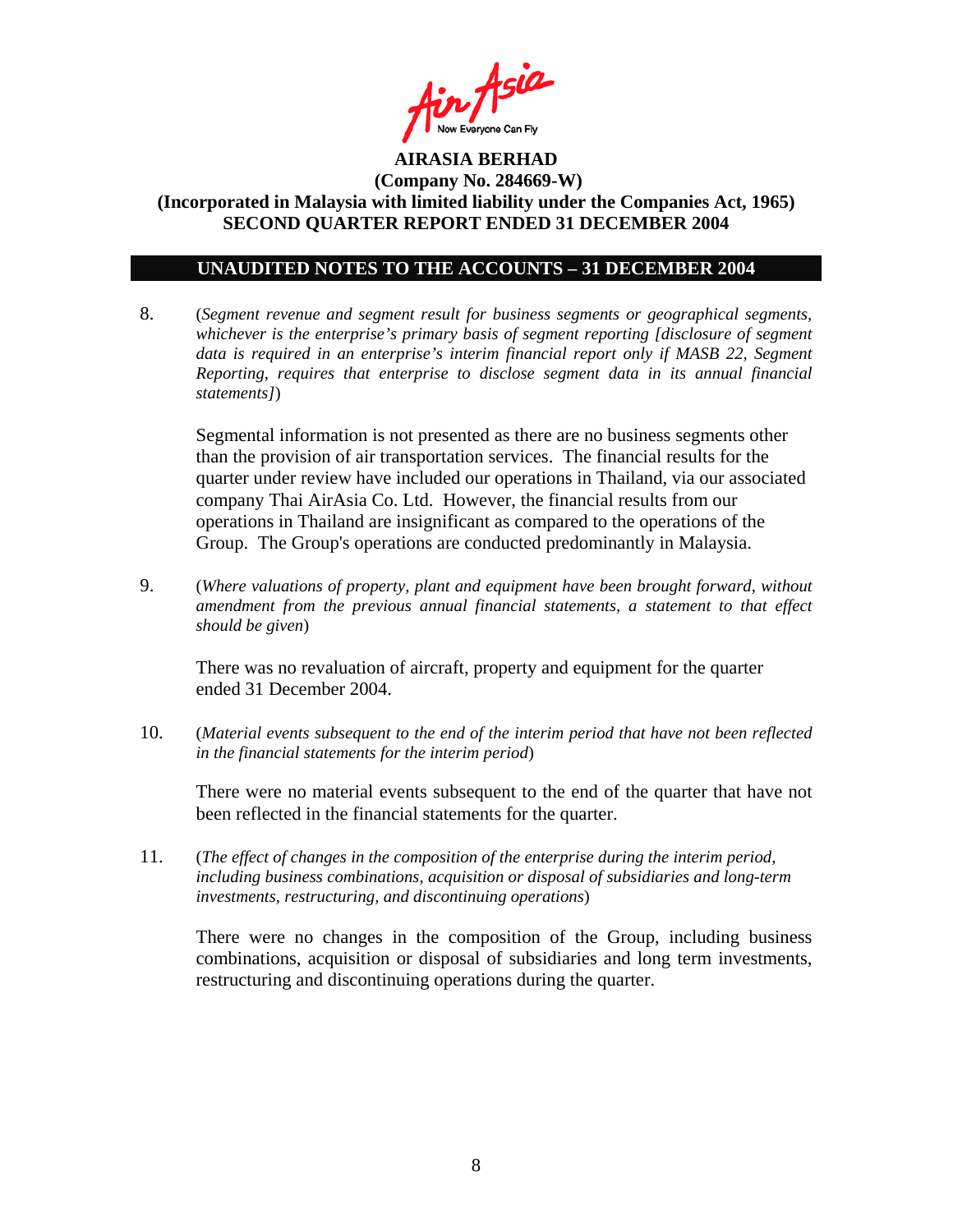

#### **UNAUDITED NOTES TO THE ACCOUNTS – 31 DECEMBER 2004**

12. (*Changes in contingent liabilities or contingent assets since the last annual balance sheet date*)

The Company has made an application to the Government for the waiver of withholding tax payable on certain lease payments for aircraft made prior to 30 June 2001. The Directors are of the opinion that the Company's application will receive due consideration from the Government and that a favorable response will be granted.

In the event that the application is not successful however, the potential shortfall of the provision for withholding tax payable as at 30 June 2004 is approximately RM2.3 million, which has not been provided for in the financial year-to-date. This was discussed in the Company's IPO prospectus dated 20 October 2004.

There have been no changes in contingent liabilities since the last audited balance sheet date as at 30 June 2004.

13. (*A review of the performance of the company and its principal subsidiaries, setting out material factors affecting the earnings and/or revenue of the company and the group for the current quarter and financial year-to-date*)

The Group recorded revenue of RM178.6 million and a profit before tax of RM45.7 million respectively for the quarter. For the financial year-to-date under review, the Group recorded revenue of RM302.8 million and profit before tax of RM56.3 million respectively.

As compared to the immediately preceding quarter, revenue improved approximately 55%. Whilst the load factor dropped from 77% to 73%, caused mainly by the introduction of new routes, this was more than made up by the total number of passengers carried of 1,126,393 as compared to 984,621 in the previous quarter. Average fare has increased from RM122 to RM153 per passenger carried.

Kindly refer to Key Operating Statistics on page 5.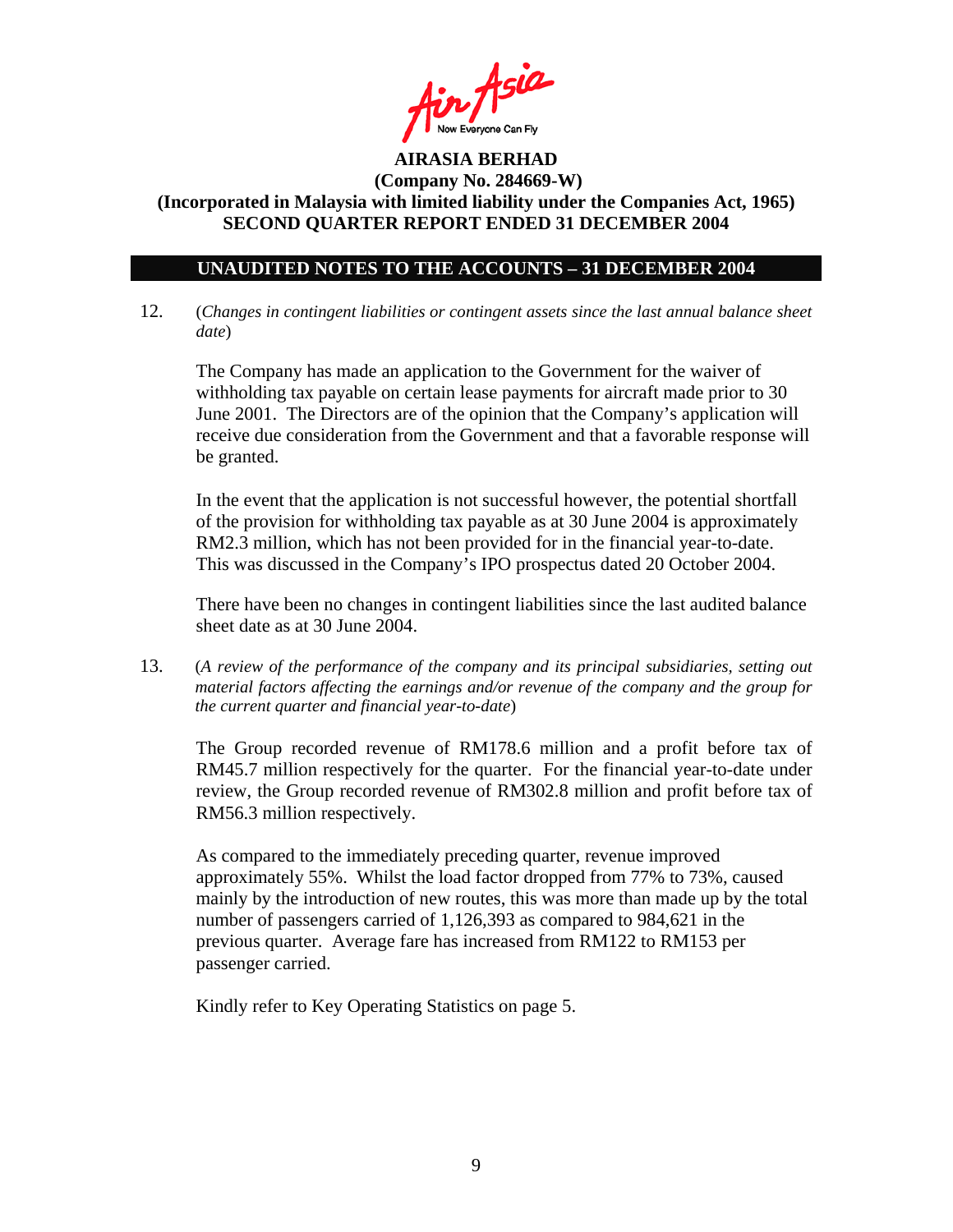

### **UNAUDITED NOTES TO THE ACCOUNTS – 31 DECEMBER 2004**

14. (*An explanatory comment on any material change in the profit before taxation for the quarter reported on as compared with the immediate preceding quarter*)

The Group achieved a profit before tax of RM45.7 million for the quarter under review. This is an increase of RM35.1 million compared to that of the immediate preceding quarter (quarter ended 30 September 2004). The increase in profit was mainly due to higher demand for air travel during the months of October to December.

The Group achieved a load factor of 73% for the quarter under review. This was a decrease of 4% compared to that of the immediate preceding quarter (quarter ended 30 September 2004). The drop was mainly due to introduction of some new domestic and international routes.

Average fare was RM153 for the period under review. This was an increase of RM31 compared to the immediate preceding quarter (quarter ended 30 September 2004). The increase was mainly due to improved in yield coinciding with the festive season. For the quarter ended 31 December 2004, the Group's operating profit of RM54.8 million was affected by higher fuel prices. All other cost elements were generally in line with forecasts.

15. (*A commentary on the prospects, including the factors that are likely to influence the company's prospects for the remaining period to the end of the financial year or the next financial year if the reporting period is the last quarter*)

 A main factor that may affect the results of the Group for the remainder of the financial year is fuel prices. Another factor that is likely to influence the company's prospects for the remainder of the financial year is the sentiment for air travel to various tourist destinations in Asia after the Tsunami incident on the 26 December 2004. The timing of delivery of aircraft is also another factor that may affect the results of the Group for the remaining period.

Subject to the above and barring any unforeseen circumstances, the Directors expect the Group's performance to be satisfactory for the remaining period of the financial year ending 30 June 2005.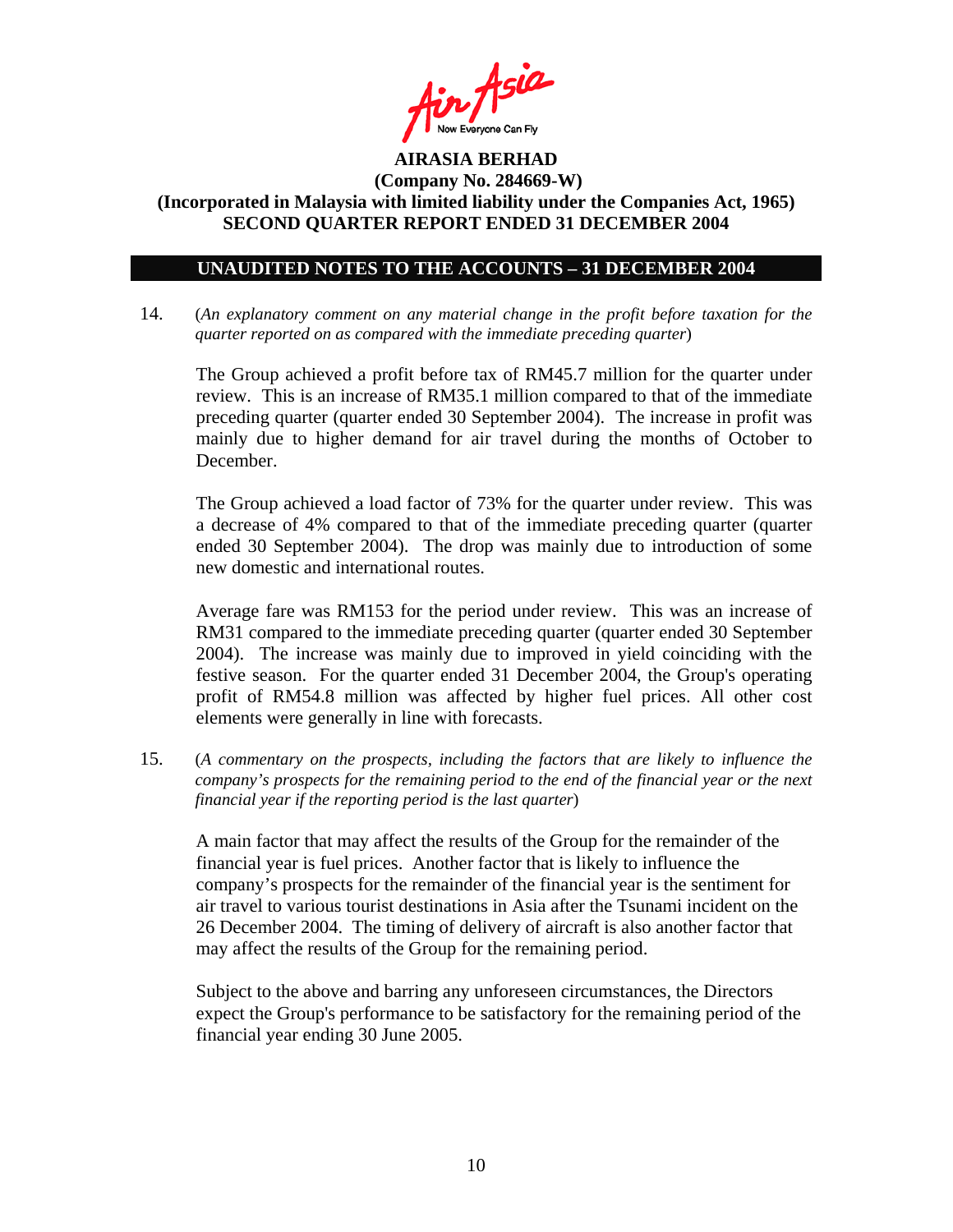

#### **UNAUDITED NOTES TO THE ACCOUNTS – 31 DECEMBER 2004**

16. (*A breakdown of the tax charge and an explanation of the variance between the effective and statutory tax rate for the current quarter and financial year-to-date)*

|                                      | <b>Current Quarter</b><br><b>31 December 2004</b><br><b>RM '000</b> | <b>Cumulative Period</b><br>31 December 2004<br><b>RM '000</b> |
|--------------------------------------|---------------------------------------------------------------------|----------------------------------------------------------------|
| Group<br>Current tax<br>Deferred tax | 671<br>1,000<br>1,67                                                | 878<br>$1,\!000$                                               |

The effective tax rate of the Group for the financial year-to-date was lower than the statutory tax rate mainly due to the assumptions made by the Directors that the Company's application to obtain tax exemptions under Section 127(3) of the Income Tax Act 1967 will receive due consideration from the Malaysian Government and that a favorable response will be granted for a period commencing 1 July 2004. This was disclosed in the Company's IPO prospectus dated 20 October 2004.

In the event that the application is not successful however, the potential shortfall of the provision for taxation for the financial year ending 30 June 2005 is approximately RM10.0 million.

The current taxation charge is in respect of interest income is assessed separately.

17. (*The amount of profits/(losses) on any sale of unquoted investments and/or properties respectively for the current quarter and financial year-to-date*)

There was no sale of unquoted investments or properties for the quarter and financial year-to-date.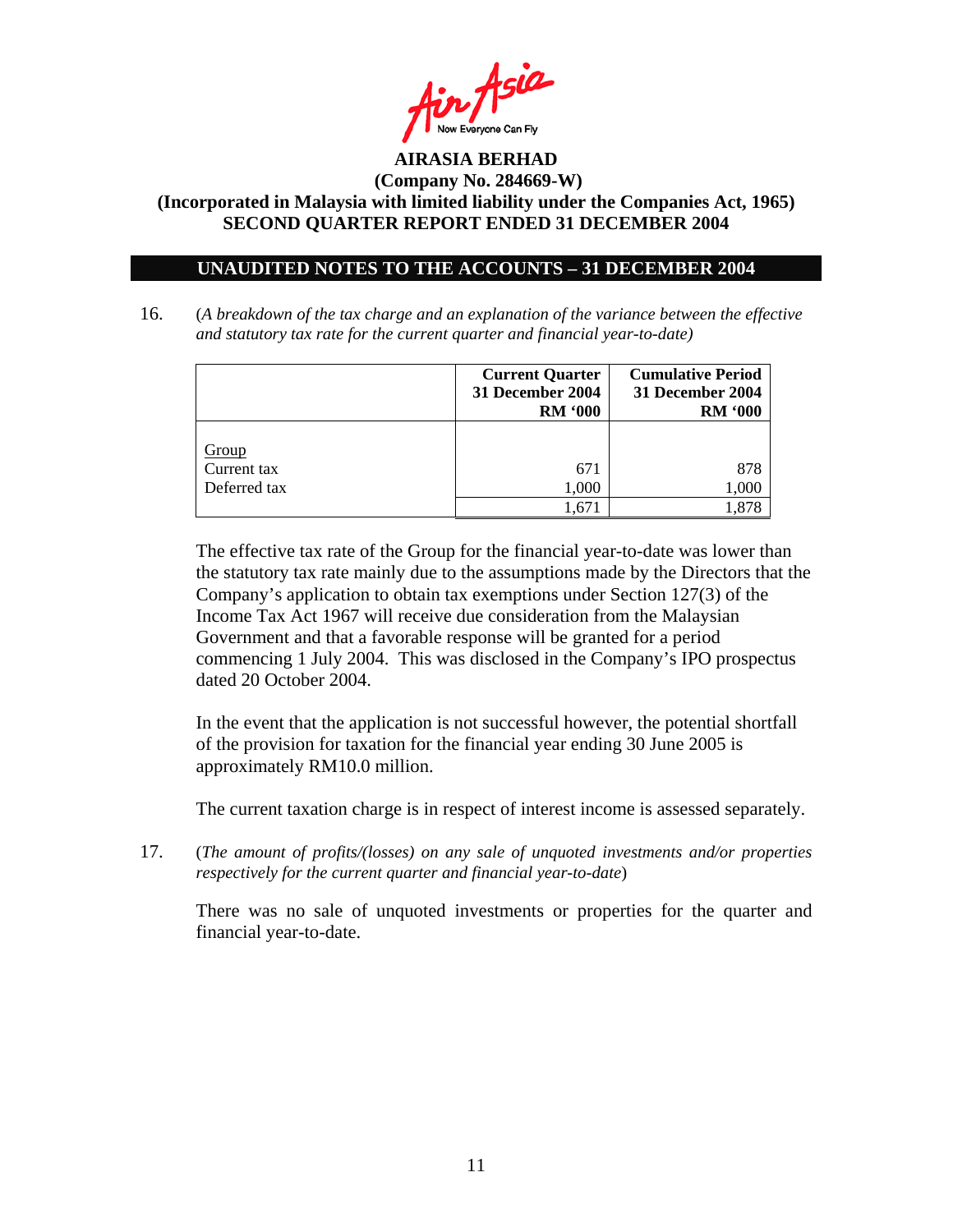

#### **NOTES PER BURSA SECURITIES LISTING REQUIREMENTS**

- 18. (*The following particulars of any purchase or disposal of quoted securities other than securities in existing subsidiaries and associated companies by all companies except closed-end funds, a company whose activities are regulated by any written law relating to banking, finance companies or insurance and are subject to supervision by Bank Negara Malaysia, Member Companies and such other companies as may be exempted by the Exchange:* 
	- *(a) Total purchase consideration and sale proceeds of quoted securities for the current quarter and financial year-to-date and profit/loss arising therefrom;*
	- *(b) Investments in quoted securities as at the reporting period:-* 
		- *(i) at cost;*
		- *(ii) at carrying value/book value; and*
		- *(iii) at market value*).

There were no purchases or disposals of quoted securities for the quarter and financial year-to-date.

- 19. *(a) The status of corporate proposals announced but not completed at the latest practicable date which shall not be earlier than 7 days from the date of issue of the quarterly report*.
	- *(b) Where applicable, a brief explanation of the status of utilisation of proceeds raised from any corporate proposal*)

There were no corporate proposals announced but not completed as at 15 February 2005 (the latest practicable date which shall not be earlier than 7 days from the date of issue of this quarterly report).

 The Initial Public Offering "IPO" proceeds were received on 23 November 2004. The amount of RM717.4 million was derived from the issuance of 443,655,900 new shares at RM1.25 each to institutional investors and 140,101,900 new shares at retail price of RM1.1625 each to the Malaysian public, eligible Directors and employees of the Company and its subsidiary and persons who have contributed to the success of the Group. As at the date of this report, the following are the details of utilization of IPO proceeds:-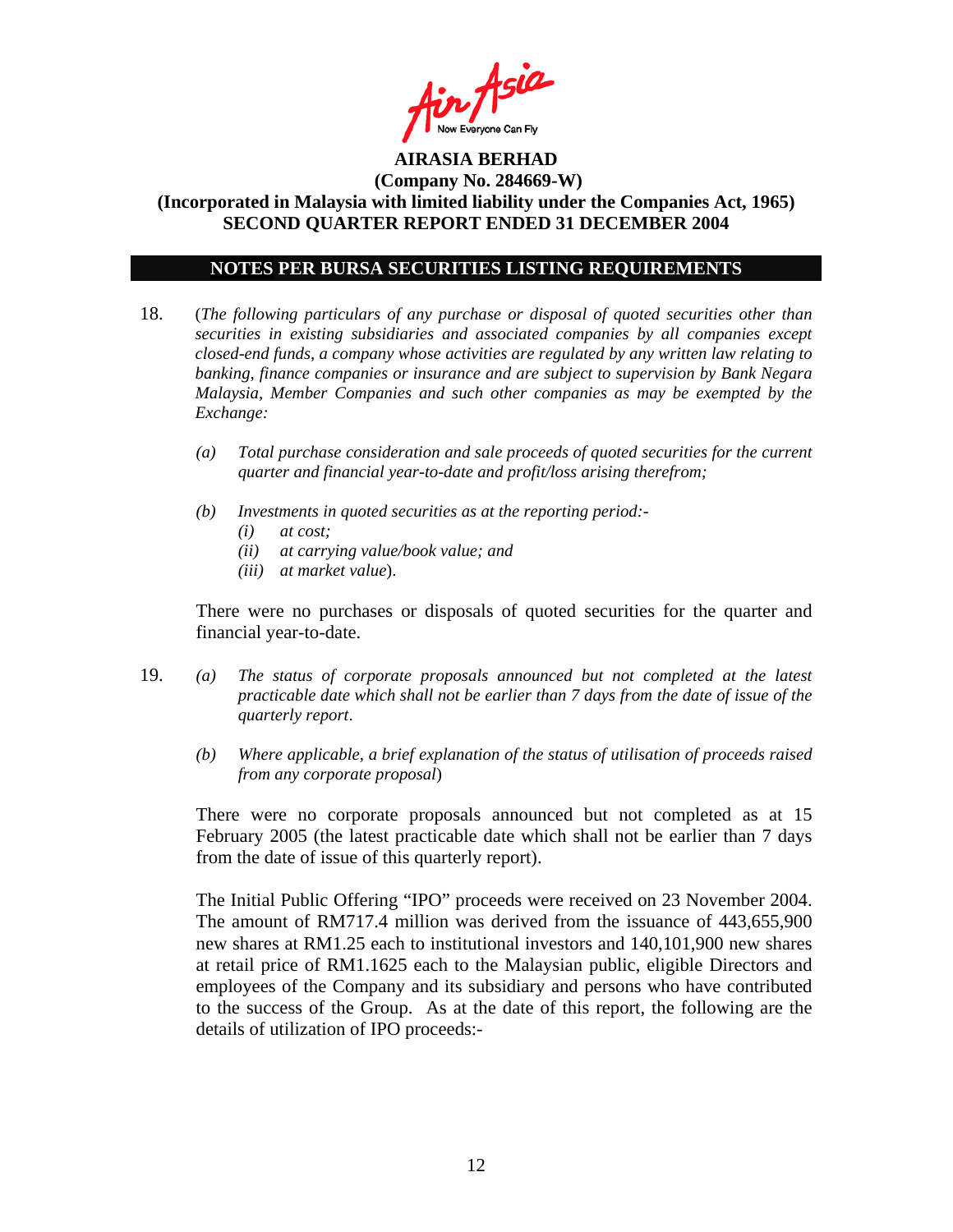

#### **NOTES PER BURSA SECURITIES LISTING REQUIREMENTS**

|                                   | <b>Amount</b><br><b>Raised</b> | <b>Amount</b><br><b>Utilised</b> | <b>Balance</b> |
|-----------------------------------|--------------------------------|----------------------------------|----------------|
|                                   | <b>RM'000</b>                  | <b>RM'000</b>                    | <b>RM'000</b>  |
| Repayment of bank borrowings      | 94,240                         | 94,240                           |                |
| Capital expenditure               | 100,000                        | 52,200                           | 47,800         |
| <b>Estimated listing expenses</b> | 35,500                         | 23,279                           | 12,221         |
| Working capital                   | 487,699                        | 38,000                           | 449,699        |
|                                   |                                |                                  |                |
|                                   | 717,439                        | 207,719                          | 509,720        |

20. (*The group borrowings and debt securities as at the end of the reporting period:-* 

- *(a) Whether secured or unsecured, and a breakdown between secured and unsecured, if applicable;*
- *(b) Breakdown between short term and long term borrowings; and*
- *(b) Whether denominated in foreign currency, and a breakdown of the debt/borrowings in each currency, if applicable*)

Total Group borrowings as at 31 December 2004 were as follows:-

|                                                     | <b>RM'000</b> |
|-----------------------------------------------------|---------------|
| <b>Current: Revolving Credit Facility (Secured)</b> | 47,728        |
| Non-Current: Term Loan (Secured)                    | 47,728        |
| <b>Total Outstanding</b>                            | 95,456        |

As at the date of this report, there are no borrowings and debt securities as all the above outstanding loans have been fully repaid.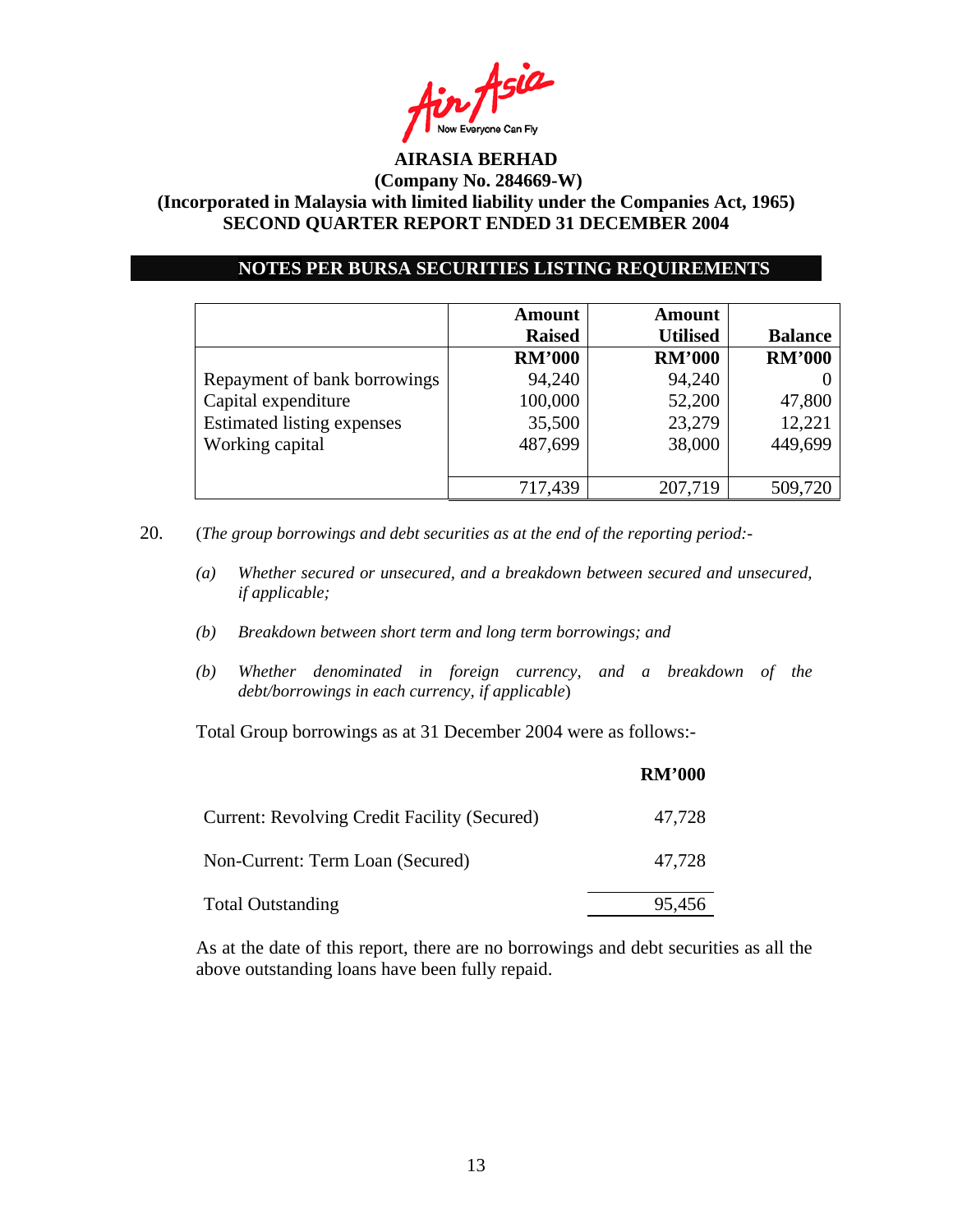

#### **NOTES PER BURSA SECURITIES LISTING REQUIREMENTS**

- 21. (*A summary of off balance sheet financial instruments by type and maturity profile at the latest practicable date which shall not be earlier than 7 days from the date of issue of the quarterly report, including the following information:-* 
	- *(a) the face or contract amount (or notional principal amount if there is no face or contract amount); and*
	- *(b) the nature and terms, including at a minimum, a discussion of:* 
		- *(i) the credit and market risk of those instruments;*
		- *(ii) the cash requirement of those instruments; and*
		- *(iii) the related accounting policies*)

The Company has a forward contract with fair value of RM65.0 million for the purchase of jet fuel which matures on 30 June 2005 and is to be settled in US Dollars. The unrealised gain on forward contract (if any) is deferred until the purchase of fuel is transacted.

22. (*Changes in material litigation (including status of any pending material litigation) since the last annual balance sheet date which shall be made up to a date not earlier than 7 days from the date of issue of the quarterly report*)

There was no pending material litigation as at 15 February 2005 (a date not earlier than 7 days from the date of issue of this quarterly report) since the last annual balance sheet date.

- 23. *(Dividend: To be completed if a decision regarding dividend has been made. (State whether dividend amount is before tax, net of tax or tax exempt and if before tax or net of tax, state the tax rate):*
	- *(a) (i) an interim/final ordinary dividend has/has not been declared/recommended;* 
		- *(ii) the amount per share … sen;*
		- *(iii) the previous corresponding period … sen;*
		- *(iv) the date payable …; and*
		- *(v) in respect of deposited securities, entitlement to dividends will be determined on the basis of the record of depositors as at … dd/mm/yyyy; and*
	- *(b) the total dividend for the current financial year … sen*

The Board of Directors is not recommending any interim dividend for the quarter and financial year-to-date.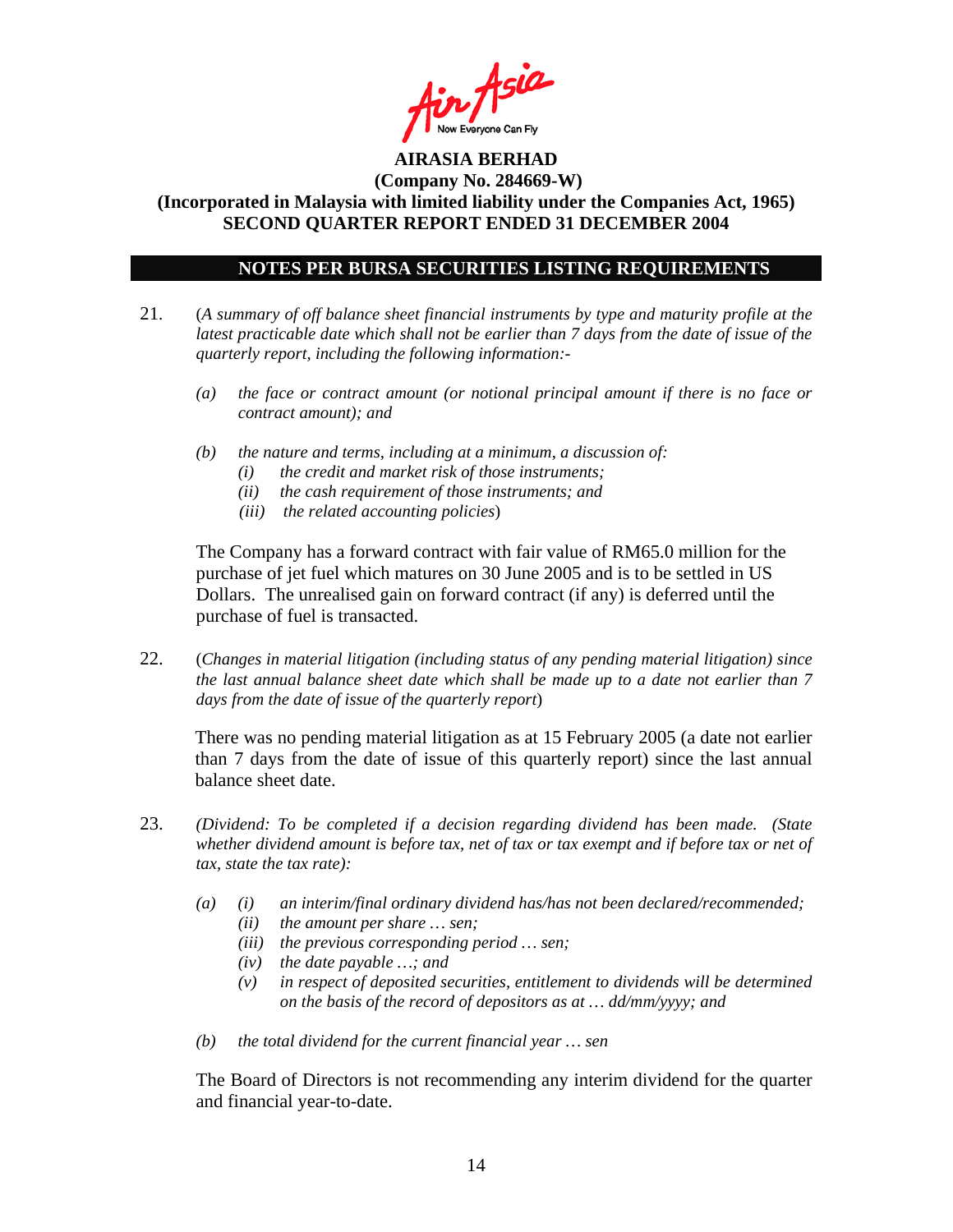

#### **NOTES PER BURSA SECURITIES LISTING REQUIREMENTS**

- 24. (*To disclose the following in respect of earnings per share:-* 
	- *(a) the amount used as the numerator in calculating basic and diluted earnings per share and a reconciliation of those amounts to the net profit or loss for the reporting period; and*
	- *(b) the weighted average number of ordinary shares used as the denominator in calculating basic and diluted earnings per share, and a reconciliation of these denominators to each other*)

#### **Basic earnings per share**

 Basic earnings per share of the Group are calculated by dividing the net profit for the period by the weighted average number of ordinary shares in issue during the period.

|                                                                | <b>Current Quarter</b><br>31 December 2004 | <b>Cumulative period</b><br>31 December 2004 |
|----------------------------------------------------------------|--------------------------------------------|----------------------------------------------|
| Net profit for the financial period (RM'000)                   | 44.361                                     | 54,839                                       |
| Weighted average number of ordinary<br>shares in issue $(500)$ | 2,005,078                                  | 1,878,174                                    |
| Basic earnings per share (sen)                                 | 2.21                                       | 2.92                                         |

#### **Diluted earnings per share**

For the diluted earnings per share calculation, the weighted average number of ordinary shares in issue is adjusted to assume conversion of all dilutive potential ordinary shares. The Group's dilutive potential ordinary shares are in respect of options over shares granted to employees.